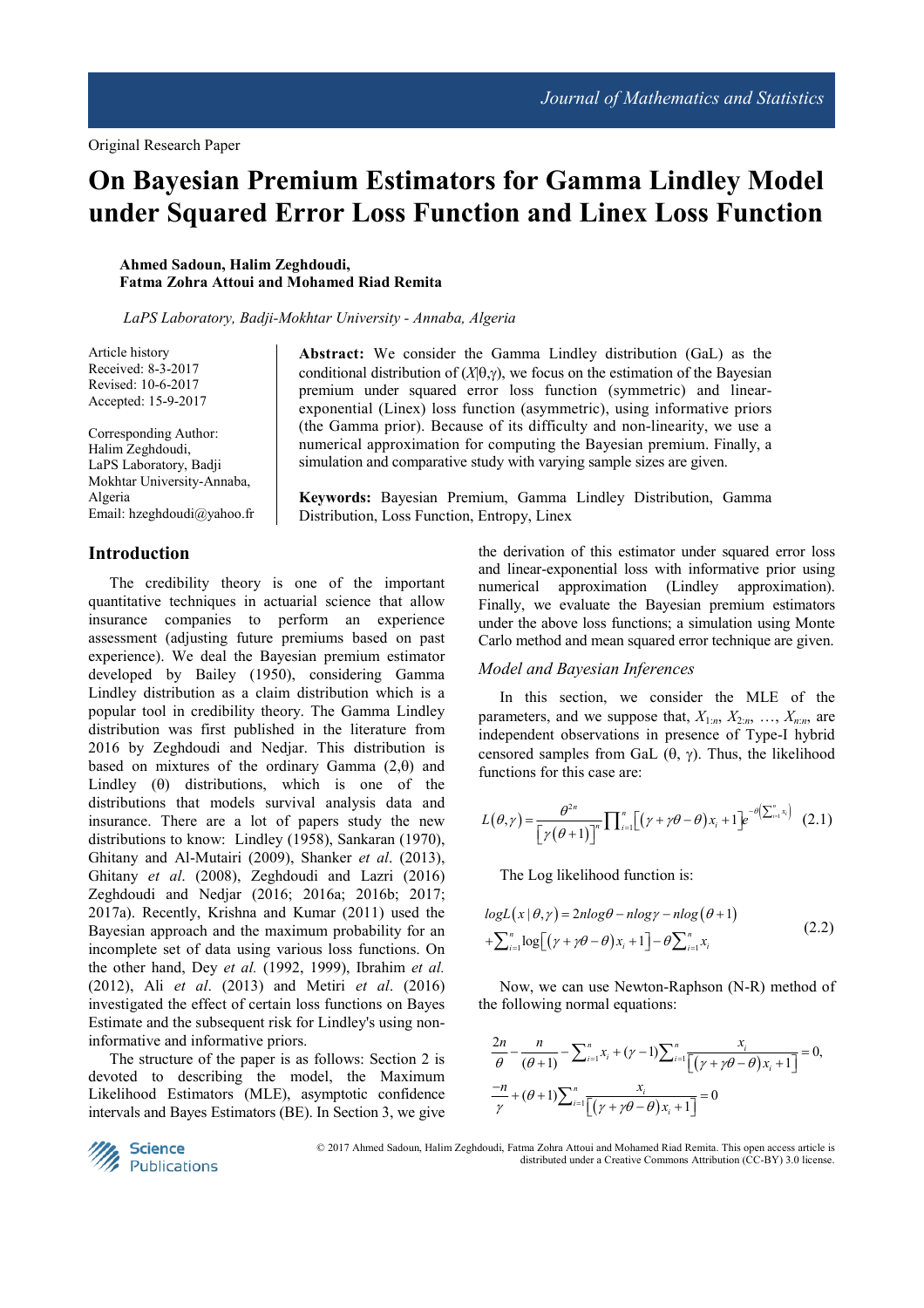Using some regularity conditions, we find the MLEs  $(\hat{\theta}, \hat{y})$  is approximately bi-variate normal with mean  $(\hat{\theta}, \hat{y})$  and covariance matrix:

$$
I^{-1}(\hat{\theta}, \hat{\gamma}) i.e. (\hat{\theta}, \hat{\gamma}) \sim N_2([\hat{\theta}, \hat{\gamma}'], I^{-1}(\hat{\theta}, \hat{\gamma}))
$$

where,  $I = (\hat{\theta}, \hat{\gamma})$ *is the observed Fisher Information* Matrix (FIM) and defined as:

$$
I(\hat{\theta}, \hat{\gamma}) = \begin{bmatrix} -\frac{\partial^2 logL}{\partial \theta^2} & -\frac{\partial^2 logL}{\partial \theta \partial \gamma} \\ -\frac{\partial^2 logL}{\partial \partial \gamma} & -\frac{\partial^2 logL}{\partial \gamma^2} \end{bmatrix}_{(\hat{\theta}, \hat{\gamma})}
$$

The diagonal elements of inverse FIM  $I^{-1}(\hat{\theta}, \hat{r})$ provides the asymptotic variances for the parameters  $\theta$ and γ. Then two-side  $100(1-\gamma)$ % normal approximation confidence interval of  $\theta$  and  $\gamma$  can be defined as  $\frac{a}{2}\sqrt{\text{var}\left(\hat{\theta}\right)}\Bigg\}$  $\left\{\hat{\theta} \pm Z_{\alpha} \sqrt{\text{var}(\hat{\theta})}\right\}$  $\left[\begin{array}{cc} \frac{a}{2} & \lambda \end{array}\right]$ and 2  $\left\{\hat{\gamma} \pm Z_{\alpha} \sqrt{\text{var}(\hat{\gamma})}\right\}$  $\overline{\mathcal{L}}$ .

## *Bayesian Inferences for the Parameters*

We obtain in this section the BE of the parameters  $\theta$ and  $\gamma$ . We need in Bayesian analysis to specify prior distribution for the parameters, for that, we take two independent gamma priors such as *Gamma*(*a*, *b*) as a prior of θ and *Gamma*(*c*, *d*) consider as a prior of γ where *a*, *b*, *c* and *d* are non negative hyper-parameters:

$$
g(\theta) = \frac{b^a}{\Gamma(a)} \theta^{a-1} e^{-b\theta}; \theta, a, b > 0
$$

$$
g(\gamma) = \frac{d^c}{\Gamma(c)} \gamma^{c-1} e^{-d\gamma}; \gamma, a, b > 0
$$

Now, the joint prior distribution for  $θ$  and  $γ$  is given as:

$$
\pi(\theta,\gamma) \propto \theta^{a-1} \gamma^{c-1} e^{-(b\theta+d\gamma)}; a,b,c,d > 0 \tag{2.3}
$$

And, the joint posterior is given as:

$$
p(\theta, \gamma | x) = R^{-1} \theta^{2n+a-1} \gamma^{c-n-1} e^{-\left[d\gamma + \theta\left(\sum_{i=1}^n x_i + b\right)\right]} P(\theta, \gamma) d\theta d\gamma \quad (2.3)
$$

where, *R* and *P* ( $\theta$ ,  $\gamma$ ) are interpreted as:

$$
R = \iint_{\theta \gamma} \theta^{2n+a-1} \gamma^{c-n-1} e^{-\left[ d\gamma + \theta \left( \left( \sum_{i=1}^n x_i + b \right) \right) \right]} P(\theta, \gamma) d\theta d\gamma
$$

$$
P(\theta, \gamma) = \frac{\prod_{i=1}^n \left[ (\gamma + \gamma \theta - \theta) x_i + 1 \right]}{(\theta + 1)^n}
$$

#### *Around Lindley's Approximation*

We can see now that the posterior distribution of  $(\theta, \gamma)$ takes ratios form that involves an integration in the denominator. Moreover, we notice that cannot reduced to a closed form. There is a simplest methods proposed to approximate the ratio of the integrals of the above form, is Lindley's Approximation (1980). Several studies have used this. Several studies have used this approximation for obtaining the BE for some distributions (Howlader and Hossain (2002) and Jaheen (2005)). Using the Lindley's approximation technique for the estimation of the  $\theta$  and  $\gamma$ , where the posterior expectation is:

$$
(x) = E(\theta, \gamma x) = \frac{\int u(\gamma, \theta) e^{L(\gamma, \theta) + G(\gamma, \theta)} d(\gamma, \theta)}{\int e^{L(\gamma, \theta) + G(\gamma, \theta)} d(\gamma, \theta)}
$$
(2.5)

*u*(θ,γ) is a function of θ and γ, *L*(θ,γ) *Log*−Likelihood function and *G*(θ,γ) Log of joint prior density.

If ML estimates of the parameters are available and *n* are sufficiently large then the above ratio of the integral can be approximated as:

$$
I(x) = u(\hat{\theta}, \hat{\gamma}) + \frac{1}{2} \left[ \left( \hat{u}_{\gamma} + 2\hat{u}_{\gamma}\hat{p}_{\gamma} \right) \hat{\sigma}_{\gamma} + \left( \hat{u}_{\phi_{\gamma}} + 2\hat{u}_{\theta}\hat{p}_{\gamma} \right) \hat{\sigma}_{\phi_{\gamma}} \right] + \frac{1}{2} \left[ \left( \hat{u}_{\gamma}\hat{\sigma}_{\gamma} + \hat{u}_{\theta}\hat{\sigma}_{\gamma\theta} + 2\hat{u}_{\gamma}\hat{p}_{\theta}\right) \hat{\sigma}_{\gamma\theta} + \left( \hat{u}_{\theta\theta} + 2\hat{u}_{\theta}\hat{p}_{\theta}\right) \hat{\sigma}_{\theta\theta} \right] + \frac{1}{2} \left[ \left( \hat{u}_{\gamma}\hat{\sigma}_{\gamma} + \hat{u}_{\theta}\hat{\sigma}_{\gamma\theta} \right) \left( \hat{L}_{\gamma\gamma}\hat{\sigma}_{\gamma\gamma} + \hat{L}_{\gamma\theta\gamma}\hat{\sigma}_{\gamma\theta} + \hat{L}_{\theta\gamma\gamma}\hat{\sigma}_{\theta\gamma} + \hat{L}_{\theta\phi\gamma}\hat{\sigma}_{\theta\theta} \right) \right] + (\hat{u}_{\gamma}\hat{\sigma}_{\phi} + \hat{u}_{\theta}\hat{\sigma}_{\theta\theta}) (\hat{L}_{\theta\gamma\gamma}\hat{\sigma}_{\theta\theta} + \hat{L}_{\gamma\theta\theta}\hat{\sigma}_{\gamma\theta} + \hat{L}_{\theta\theta\theta}\hat{\sigma}_{\phi\gamma} + \hat{L}_{\theta\theta\theta}\hat{\sigma}_{\theta\theta}) \right]
$$
(2.6)

where,  $\hat{\theta}$  and  $\hat{\gamma}$  are the MLE of  $\theta$  and  $\gamma$  (see Lindley (1980)):

$$
\begin{split} \hat{u}_{\theta} & = \frac{\partial u(\hat{\theta}, \hat{\gamma})}{\partial \hat{\theta}}, \hat{u}_{\gamma} = \frac{\partial u(\hat{\theta}, \hat{\gamma})}{\partial \hat{\gamma}}, \hat{u}_{\theta\gamma} = \frac{\partial u(\hat{\theta}, \hat{\gamma})}{\partial \hat{\theta}\partial \hat{\gamma}}, \hat{u}_{\gamma\theta} = \frac{\partial u(\hat{\theta}, \hat{\gamma})}{\partial \hat{\gamma}\partial \hat{\theta}} \\ \hat{u}_{\theta\theta} & = \frac{\partial^2 u(\hat{\theta}, \hat{\gamma})}{\partial \hat{\theta}^2}, \hat{u}_{\gamma\gamma} = \frac{\partial^2 u(\hat{\theta}, \hat{\gamma})}{\partial \hat{\gamma}^2}, \hat{p}_{\theta} = \frac{\partial G(\hat{\theta}, \hat{\gamma})}{\partial \hat{\theta}}, \hat{p}_{\gamma} = \frac{\partial G(\hat{\theta}, \hat{\gamma})}{\partial \hat{\gamma}}, \\ \hat{L}_{\theta\theta} & = \frac{\partial^2 L(\hat{\theta}, \hat{\gamma})}{\partial \hat{\theta}^2}, \hat{L}_{\gamma\gamma} = \frac{\partial^2 L(\hat{\theta}, \hat{\gamma})}{\partial \hat{\gamma}^2}, \hat{L}_{\theta\theta\theta} = \frac{\partial^3 L(\hat{\theta}, \hat{\gamma})}{\partial \hat{\theta}^3}, \\ \hat{L}_{\theta\theta\gamma} & = \frac{\partial^3 L(\hat{\theta}, \hat{\gamma})}{\partial \theta\partial \theta\partial \gamma}, \hat{L}_{\gamma\theta\theta} = \frac{\partial^3 L(\hat{\theta}, \hat{\gamma})}{\partial \gamma\partial \gamma\partial \theta}, \hat{L}_{\gamma\theta\gamma} = \frac{\partial^3 L(\hat{\theta}, \hat{\gamma})}{\partial \gamma\partial \theta\partial \gamma}, \\ \hat{L}_{\theta\theta\gamma} & = \frac{\partial^3 L(\hat{\theta}, \hat{\gamma})}{\partial \theta\partial \gamma\partial \gamma}, \hat{L}_{\gamma\theta\theta} = \frac{\partial^3 L(\hat{\theta}, \hat{\gamma})}{\partial \gamma\partial \theta\partial \theta} \end{split}
$$

We replace (2.4) ( $p(\theta, \gamma | X)$ ) in the expression of  $I(x)$ , where:

$$
u(\theta, \gamma) = \gamma,
$$
  
\n
$$
L(\theta, \gamma) = 2n \log \theta - n \log \gamma - n \log (\theta + 1)
$$
  
\n
$$
+ \sum_{i=1}^{n} \log [(\gamma + \gamma \theta - \theta) x_i + 1] - \theta \sum_{i=1}^{n} x_i,
$$
  
\n
$$
G(\theta, \gamma) = (a - 1) \log \theta + (c - 1) \log \gamma - (b\theta + d\gamma)
$$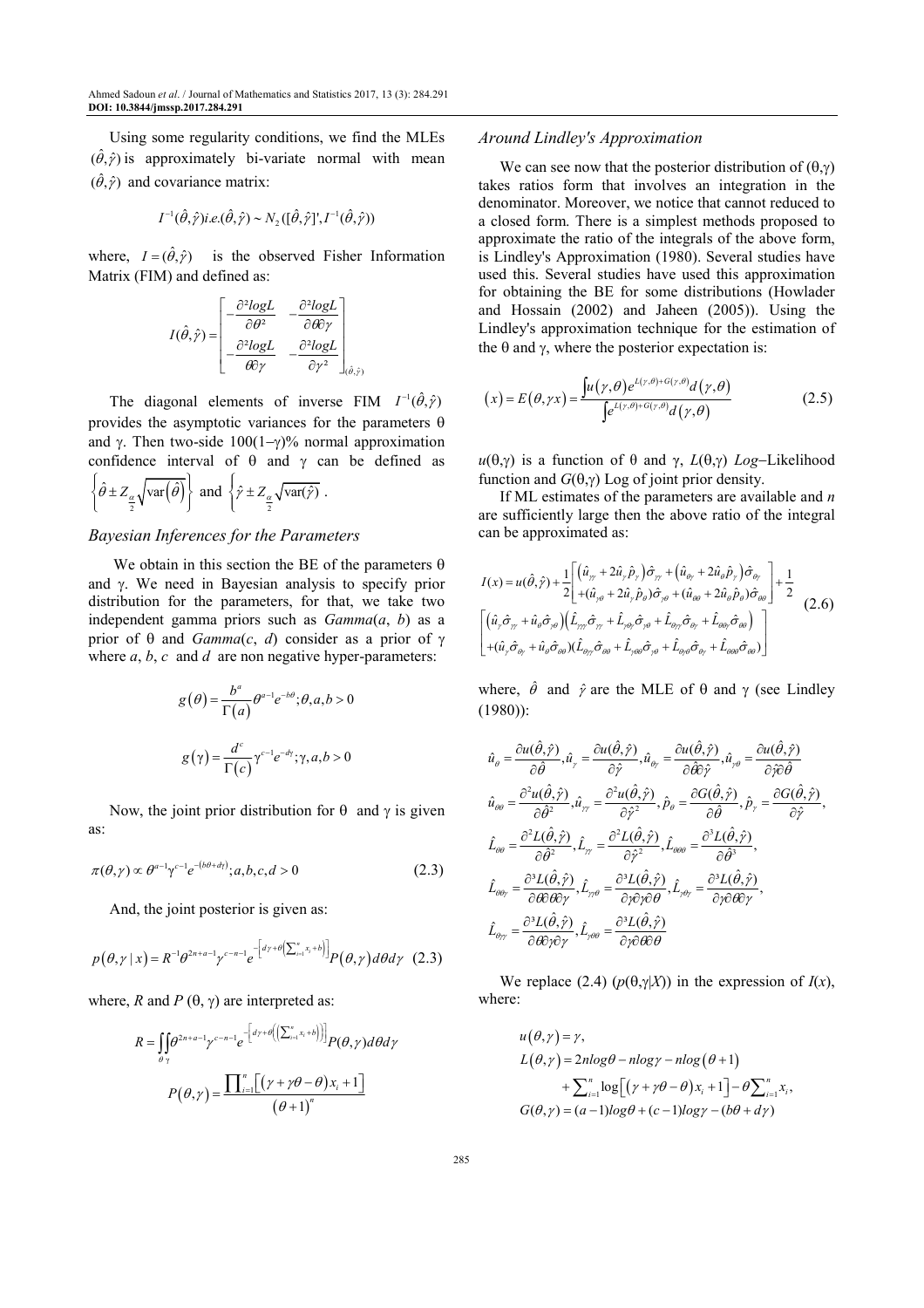It may verified that:

$$
u_{\gamma} = 1, u_{\gamma\gamma} = u_{\gamma\theta} = u_{\theta\gamma} = 0, p_{\theta} = \frac{a-1}{\theta} - b, p_{\gamma} = \frac{c-1}{\gamma} - d,
$$
  
\n
$$
L_{\theta} = \frac{2n}{\theta} - \frac{n}{(\theta+1)} + \sum_{i=1}^{n} \frac{(\gamma-1)x_{i}}{[(\gamma+\gamma\theta-\theta)x_{i}+1]} - \sum_{i=1}^{n} x_{i},
$$
  
\n
$$
L_{\theta\theta} = \frac{-2n}{\theta^{2}} + \frac{n}{(\theta+1)^{2}} - \sum_{i=1}^{n} \frac{[(\gamma-1)x_{i}]^{2}}{[(\gamma+\gamma\theta-\theta)x_{i}+1]^{2}},
$$
  
\n
$$
L_{\theta\theta\theta} = \frac{4n}{\theta^{3}} - \frac{2n}{(\theta+1)^{3}} + \sum_{i=1}^{n} \frac{2[(\gamma-1)x_{i}]^{3}}{[(\gamma+\gamma\theta-\theta)x_{i}+1]^{3}},
$$
  
\n
$$
L_{\theta\theta\gamma} = L_{\gamma\theta\theta} = \sum_{i=1}^{n} \frac{2x_{i}^{2}(1-\gamma)(1+x_{i})}{[(\gamma+\gamma\theta-\theta)x_{i}+1]^{3}},
$$
  
\n
$$
L_{\theta\gamma} = L_{\gamma\theta} = -\sum_{i=1}^{n} \frac{2x_{i}^{2}(1+\theta)(1+x_{i})}{[(\gamma+\gamma\theta-\theta)x_{i}+1]^{3}},
$$
  
\n
$$
L_{\theta\gamma} = L_{\gamma\theta} = \sum_{i=1}^{n} \frac{x_{i}(1+x_{i})}{[(\gamma+\gamma\theta-\theta)x_{i}+1]^{2}},
$$
  
\n
$$
L_{\gamma} = \frac{-n}{\gamma} + \sum_{i=1}^{n} \frac{(1+\theta)x_{i}}{[(\gamma+\gamma\theta-\theta)x_{i}+1]^{2}},
$$
  
\n
$$
L_{\gamma\gamma} = \frac{n}{\gamma^{2}} - \sum_{i=1}^{n} \frac{[(1+\theta)x_{i}]^{2}}{[(\gamma+\gamma\theta-\theta)x_{i}+1]^{2}},
$$
  
\n
$$
L_{\gamma\gamma} = \frac{-2n}{\gamma^{3}} + \sum_{i=1}
$$

Again, because  $\theta$  and  $\gamma$  are independent (*X*| $\theta$ , $\gamma$ ),  $\sigma_{\gamma\theta}$  = 0 for  $\theta \neq \gamma$  and  $\sigma_{\gamma\gamma} = -\frac{1}{L_{\gamma\gamma}}$ ;  $\sigma_{\theta\theta} = -\frac{1}{L_{\theta\theta}}$  $\sigma_{\gamma} = -\frac{1}{r}$ ;  $\sigma_{\theta\theta} = -\frac{1}{r}$ . The approximate BE of θ under SELF after evaluation of all u-terms, Lterms, and p-terms at the point  $(\hat{\theta}, \hat{y})$  is:

$$
\hat{\theta}_{B} = \hat{\theta} + \hat{u}_{\theta} \hat{p}_{\theta} \hat{\sigma}_{\theta \theta} + 0.5 \left[ \left( \hat{u}_{\theta} \hat{\sigma}_{\theta \theta} \right) \left( \hat{L}_{\theta \gamma} \hat{\sigma}_{\gamma \gamma} + \hat{L}_{\theta \theta \theta} \hat{\sigma}_{\theta \theta} \right) \right]
$$
(2.7)

Thus, the BE of  $\gamma$  under SELF is:

$$
u_{\gamma} = 1, u_{\gamma\gamma} = u_{\gamma\theta} = u_{\theta\theta} = u_{\theta\gamma} = 0 \text{ and}
$$
  

$$
\hat{\gamma}_B = \hat{\gamma} + \hat{u}_{\gamma}\hat{p}_{\gamma}\hat{\sigma}_{\gamma\gamma} + 0.5\left[\left(\hat{u}_{\gamma}\hat{\sigma}_{\gamma\gamma}\right)\left(\hat{L}_{\gamma\gamma}\hat{\sigma}_{\gamma\gamma} + \hat{L}_{\theta\theta\gamma}\hat{\sigma}_{\theta\theta}\right)\right]
$$
(2.8)

## *Derivation of Bayesian Premiums*

To obtain Bayesian premium estimators, we must take  $\theta$  and  $\gamma$  the real-valued random variables with probability density function  $\pi(\theta, \gamma)$ . Recall that the conditional distribution of (*X*|θ,γ) is the Gamma Lindley distribution and the distribution of  $\theta$  and  $\gamma$  is assumed to be known in the present section.

 $p(\theta, \gamma|X)$  is the posterior distribution of  $\theta$  and  $\gamma$  gave the data. This section considers estimation of the Bayesian premium  $p^B$  based on the above-mentioned priors and loss functions.

# *On Bayesian Premium Estimators under Squared Error Loss Function*

The squared error loss function denotes the punishment in using  $\hat{\beta}$  to estimate  $\beta$  and is given by  $L(\hat{\beta}, \beta) = (\hat{\beta} - \beta)^2$  proposed by Legendre (1805) and Bühlmann Straub (1996) to develop least squares theory. The squared error loss function is symmetric in nature i.e. it gives equal weight age to both over and under estimation. In the actuarial literature, we write:

$$
L(P_{\text{SELF}}^B, \mu(\theta, \gamma)) = (P_{\text{SELF}}^B - \mu(\theta, \gamma))^2
$$
\n(3.1)

The Bayesian premium  $P_{SELF}^{B}$  is the estimator of  $\mu(\theta, \gamma)$ , it is to be chosen such that the posterior expectation of the squared error loss function:

$$
E\left[L\left(P_{\text{SELF}}^B, \mu(\theta, \gamma)\right)\right]
$$
  
=\int\_{0}^{\infty} L\left(P\_{\text{SELF}}^B, \mu(\theta, \gamma)\right) P(\theta, \gamma | x) d\theta d\gamma (3.2)  
=\int\_{0}^{\infty} \int\_{0}^{\infty} \left(P\_{\text{SELF}}^B - \mu(\theta, \gamma)\right)^2 P(\theta, \gamma | x) d\theta d\gamma

is minimum:

$$
P_{\text{SELF}}^B = E[\mu(\theta, \gamma) | X] = \int_{0}^{\infty} \mu(\theta, \gamma) P(\theta, \gamma | x) d\theta d\gamma
$$
 (3.3)

is the individual premium.

## *Posterior Distribution using the Gamma Prior*

The informative prior provides more information than the non-informative priors, which play a important role in statistical inference and science actuarial. Therefore, the analysis using these prior more accurate and informative than classical approach. The Gamma prior is a good life distribution may be convenient for representing uncertainly in a current estimate of the claim frequency rate. This distribution is over the whole positive range from 0 to  $+\infty$ . It is given as:

$$
\pi(\theta,\gamma) \propto \theta^{a-1} \gamma^{c-1} e^{-(b\theta+d\gamma)}; a,b,c,d > 0 \tag{3.4}
$$

where, *a*, *b*, *c* and *d* are the hyper-parameters.

Where:

$$
u(\theta, \gamma) = \mu(\theta, \gamma) = \frac{2\gamma(1+\theta) - \theta}{\theta\gamma(\theta+1)}
$$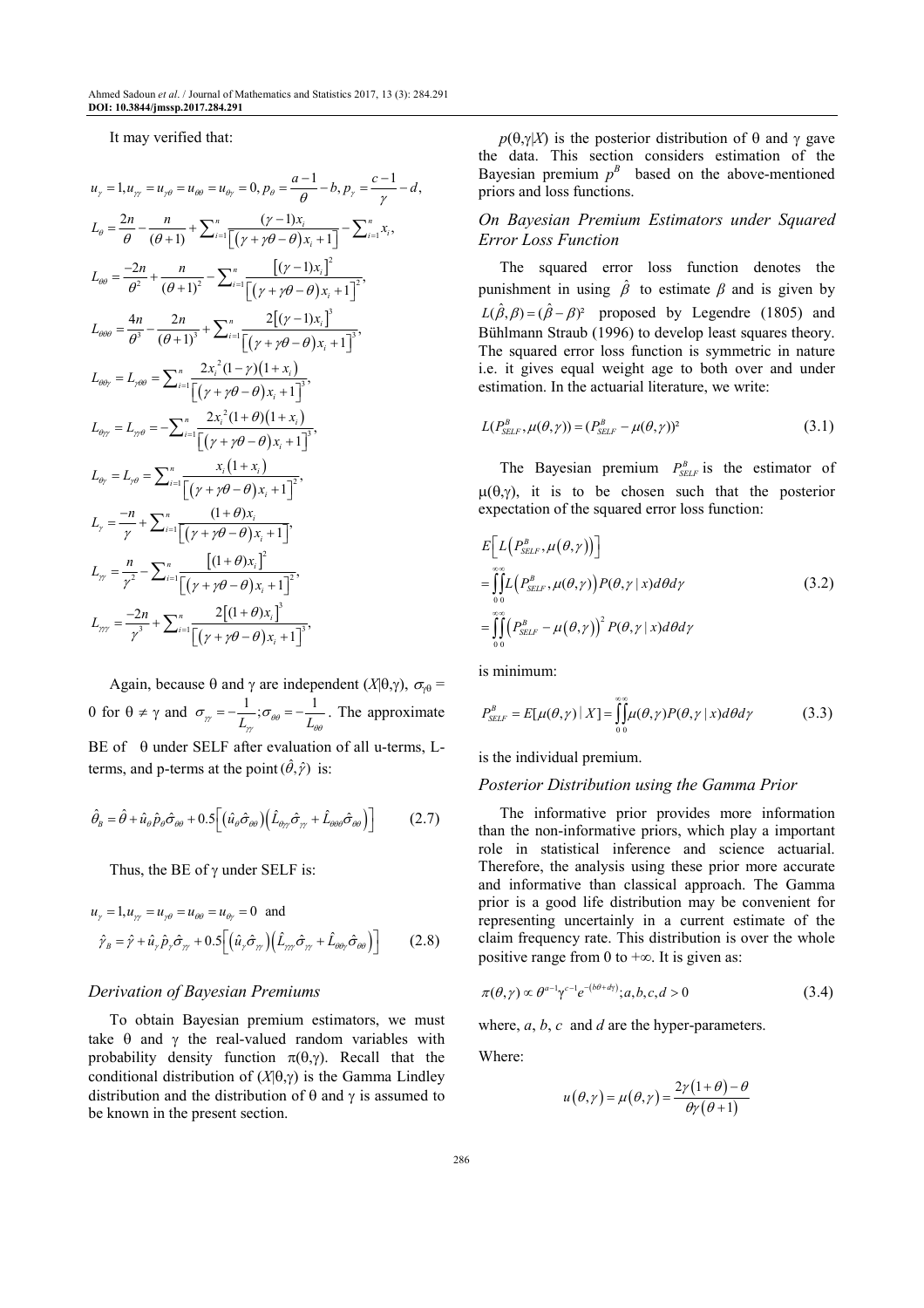where,  $\mu(\theta, \gamma)$  is the individual premium.

Now, according to the squared error loss function, the corresponding BE for the parameter  $θ$  and  $γ$  is derived by substituting the posterior distribution (3.5) in (3.3), as follows:

$$
P_{\text{SELF}}^{\text{B}} = E\left[\mu(\theta,\gamma)X\right] = \int_0^\infty \int_0^\infty \mu(\theta,\gamma)P(\theta,\gamma|x)d\theta d\gamma \tag{3.6}
$$

Following the procedure as discussed above, we have:

$$
G(\theta, \gamma) = (a-1)log \theta + (c-1)log \beta - (b\theta + d\beta)
$$
 (3.7)

$$
L(\theta, \gamma) = 2n\log\theta - n\log\gamma - n\log(\theta + 1)
$$
  
+ 
$$
\sum_{i=1}^{n} \log\left[ (\gamma + \gamma\theta - \theta) x_i + 1 \right] - \theta \sum_{i=1}^{n} x_i
$$
 (3.8)

It may easily be verified that:

$$
u_{\theta} = \frac{-(2\gamma\theta^2 + 4\gamma\theta - \theta^2 + 2\gamma)}{\gamma(\theta + \theta^2)^2}, \qquad u_{\gamma} = \frac{1}{\gamma^2(1+\theta)},
$$
  

$$
u_{\theta\theta} = \frac{2(2\gamma\theta^3 + 6\gamma\theta^2 + 6\gamma\theta - \theta^3 + 2\gamma)}{\gamma(\theta + \theta^2)^3}, \qquad u_{\gamma\theta} = \frac{-2}{\gamma^3(1+\theta)},
$$
  

$$
u_{\theta\gamma} = \frac{-\theta^2}{(\gamma(\theta + \theta^2))^2}, \qquad u_{\gamma\theta} = \frac{-1}{(\gamma(1+\theta))^2}
$$

Which are replaced in the following equation:

$$
P_{SELF}^{B} = E\left[\mu(\hat{\theta}, \hat{\gamma})X\right] = \hat{u}(\hat{\theta}, \hat{\gamma})
$$
  
+
$$
\frac{1}{2}\left[(\hat{u}_{\gamma} + 2\hat{u}_{\gamma}\hat{p}_{\gamma})\hat{\sigma}_{\gamma} + (\hat{u}_{\theta\theta} + 2\hat{u}_{\theta}\hat{p}_{\theta})\hat{\sigma}_{\theta\theta}\right]
$$
  
+
$$
\frac{1}{2}\left[\frac{(\hat{u}_{\gamma}\hat{\sigma}_{\gamma})(\hat{L}_{\gamma\gamma}\hat{\sigma}_{\gamma} + \hat{L}_{\theta\theta\gamma}\hat{\sigma}_{\theta\theta})}{+(\hat{u}_{\theta}\hat{\sigma}_{\theta\theta})(\hat{L}_{\theta\gamma}\hat{\sigma}_{\theta\theta} + \hat{L}_{\theta\theta\theta}\hat{\sigma}_{\theta\theta})}\right]
$$
(3.9)

# *On Bayesian Premium Estimators under Linear-Exponential (Linex) Loss Function*

The linear-exponential (Linex) loss function is justified by the fact that this asymmetric loss function rises approximately linearly on one side of zero and approximately exponentially on the other side) which is asymmetric, was introduced by Metiri *et al*. (2016),Varian (1975; Basu and Ebrahimi (1991), Pandey (1997), ), Rojo (1987), Soliman (2000) and Nassar *et al*. (2004).

It may be expressed as:

$$
L(\hat{\beta}, \beta) = \exp(\alpha(\hat{\beta} - \beta)) - \alpha(\hat{\beta} - \beta) - 1, \alpha \neq 0
$$
 (3.10)

The sign and magnitude of the shape parameter *a* reflect the direction and degree of asymmetry, respectively. For *a* close to zero, the Linex loss is approximately squared error loss and therefore almost symmetric. The posterior expectation of the Linex loss function equation is:

$$
E\left[L(\hat{\beta},\beta)\right] \propto e^{\alpha\hat{\beta}} E\left[e^{(-\alpha\beta)}\right] - \alpha\left(\hat{\beta} - E(\beta)\right) - 1 \tag{3.11}
$$

By the result of Zellner (1986), the estimator of *β* under the Linex loss  $\hat{\beta}$  which minimizes the above equation is given by:

$$
\hat{\beta} = -\frac{1}{\alpha} \log[E[e^{-\alpha \beta}]] \tag{3.12}
$$

In this study, the aim is to find the Bayesian premium estimator  $P_{\text{LN}}^B$  which is the value that minimizes the above equation, it is given by:

$$
P_{\text{LN}}^{B} = -\frac{1}{\alpha} \log[E[e^{-\alpha \mu(\theta, \gamma)}]] \tag{3.13}
$$

When the expectation  $E[e^{-\alpha \mu(\theta, \gamma)}]$  exists and finite (see Calabria and Pulcini (1969)).

Thompson and Basu (1996) identified a family of loss functions  $L(\Delta)$  where  $\Delta$  is either the estimation error  $(\hat{\beta}, \beta)$ , such that

- $L(0) = 0$
- $L(\Delta) > \left(\frac{1}{2} \Delta\right) > 0$  for all  $\Delta > 0$
- $L(\cdot)$  is twice differentiable with.
- $L'(0) = 0$  and  $L''(\Delta) > 0$  for all  $\Delta \neq 0$
- 0<*L'*(∆)>(<)−*L'*(−∆) > 0 for all ∆ > 0

# *Posterior Distribution using the Gamma Prior*

The corresponding Bayesian premium estimator under the linear-exponential (Linex) loss function is:

$$
P_{\text{LN}}^{B} = -\frac{1}{\alpha} \log \Big[ E[h(\theta, \gamma) | X] \Big] \tag{3.14}
$$

Where:

$$
h(\theta, \gamma) = e^{-\alpha \mu(\theta, \gamma)} \tag{3.15}
$$

Now, according to the linear-exponential loss function, the corresponding Bayes estimator for the parameter θ and γ is derived by substituting the posterior distribution  $(3.15)$  in  $(3.3)$ , as follows:

$$
E[e^{-\alpha\mu(\theta,\gamma)} | X] = \int_0^\infty \int_0^\infty e^{-\alpha\mu(\theta,\gamma)} P(\theta,\gamma | x) d\theta d\gamma
$$
 (3.16)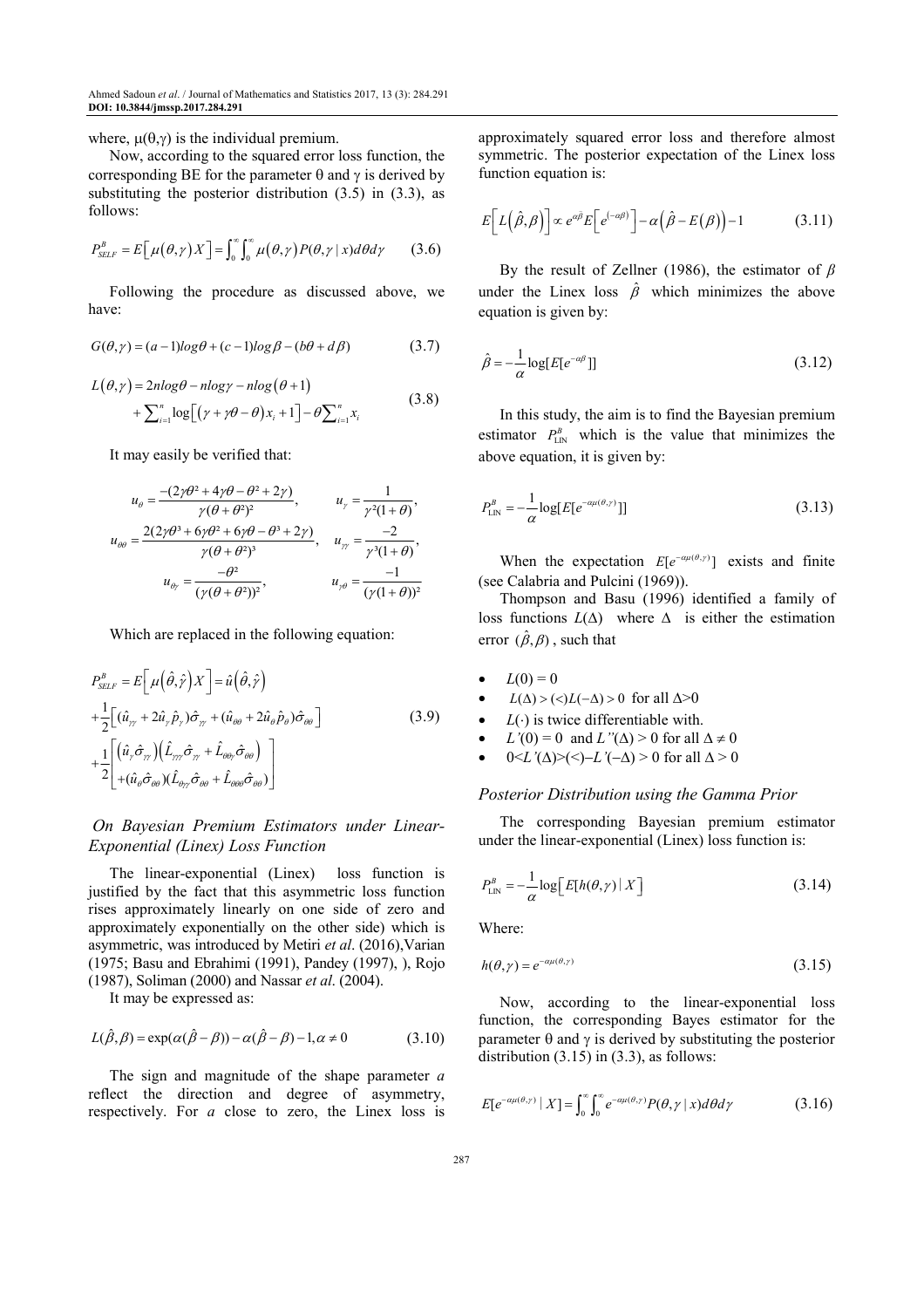*L*( $\theta$ ,  $\gamma$ ) and *G*( $\theta$ ,  $\gamma$ ) are the same as those given in (3.8) and (3.7). Following the same steps explained above, we have:

$$
h_{\theta} = -\alpha \Big[ u_{\theta} e^{-\alpha u(\theta, \gamma)} \Big], \qquad h_{\theta\theta} = -\alpha \Big[ (u_{\theta\theta} - \alpha u_{\theta}^2) e^{-\alpha u(\theta, \gamma)} \Big],
$$
  
\n
$$
h_{\theta\gamma} = -\alpha \Big[ (u_{\theta\gamma} - \alpha u_{\theta} u_{\gamma}) e^{-\alpha u(\theta, \gamma)} \Big], \qquad h_{\gamma} = -\alpha \Big[ u_{\gamma} e^{-\alpha u(\theta, \gamma)} \Big],
$$
  
\n
$$
h_{\gamma\gamma} = -\alpha \Big[ (u_{\gamma\gamma} - \alpha u_{\gamma}^2) e^{-\alpha u(\theta, \gamma)} \Big], \qquad h_{\gamma\theta} = -\alpha \Big[ (u_{\gamma\theta} - \alpha u_{\theta} u_{\gamma}) e^{-\alpha u(\theta, \gamma)} \Big]
$$

Which are replaced in the following equation:

$$
P_{\text{LN}}^{B} = -\frac{1}{\alpha} log E \left[ e^{-\alpha u(\theta, \gamma)} \right] = -\frac{1}{\alpha} log [e^{-\alpha u(\hat{\theta}, \hat{\gamma})} + \frac{1}{2} \left[ (\hat{h}_{\gamma} + 2\hat{h}_{\gamma} \hat{p}_{\gamma}) \hat{\sigma}_{\gamma} + (\hat{h}_{\theta\theta} + 2\hat{h}_{\theta} \hat{p}_{\theta}) \hat{\sigma}_{\theta\theta} \right] + \frac{1}{2} \left[ (\hat{h}_{\gamma} \hat{\sigma}_{\gamma}) \left( \hat{L}_{\gamma\gamma} \hat{\sigma}_{\gamma} + \hat{L}_{\theta\theta\gamma} \hat{\sigma}_{\theta\theta} \right) \right] + (\hat{h}_{\theta} \hat{\sigma}_{\theta\theta}) (\hat{L}_{\theta\gamma\gamma} \hat{\sigma}_{\theta\theta} + \hat{L}_{\theta\theta\theta} \hat{\sigma}_{\theta\theta}) \right]
$$
(3.17)

# *Elicitation of Hyper Parameter*

In this work, we focus on the method proposed by Ahn *et al*. (2007) to determinate the hyper parameters *a*, *b*, *c* and *d* of the Gamma prior, this technique is based on bootstrap method. We use same steps that Garthwaite *et al*. (2004) and Ali *et al*. (2013).

#### **Simulation Study**

In simulation part, we use the Monte Carlo method for simulation study which is performed to compare the methods of estimation by using mean square Errors (MSE's) as follows:

$$
MSE(P^B) = \sum_{i=1}^{N} \frac{\left(\hat{p}^B - \mu(\theta, \gamma)\right)^2}{N}
$$

where, *N* is the number of replications. We generated 100000 samples of size *n* = 20, 40, 60, 80, 100 and 1000 to represent small, moderate and large sample sizes from Gamma Lindley distribution with four values of  $\theta$  ( $\theta$  = 0.35423,1,9) with ( $\gamma$  = 1.5, 3, 4.5). In order to compare the Bayesian premium estimators obtained in the above section under three different loss functions, we choose the values of the hyper parameters *a*, *b*, *c* and *d* as following  $(a, b, c, d) = (1.2, 0.001, 1, 0.3)$ , with two values of Linex loss symmetry  $(a = 0.1, -0.5)$ .

## **Results and Discussion**

The performance depends on the form of the prior distribution, and the loss function assumed. Most authors used squared error as symmetric loss function. However, in practice, the real loss function is often not symmetric. It may be noted in the Gamma Lindley distribution that when  $\theta$  increases  $\mu(\theta, \gamma)$ , decreases and the Bayesian premium estimator tends to  $μ(θ,γ)$ . Similarly, it has also been observed that the Bayesian premium estimator that gives the smallest average absolute error over all the other Bayesian premium estimators in majority of the cases is Bayesian premium estimator under the generalized prior with Linex loss function especially when the loss parameter is less than zero i.e.,  $(a = -0.5)$ .

Table 1. Bayesian premium estimators and respective MSE's under squared error loss function ( $a = 1$ ,  $b = 0.04$ ,  $c = 1$ ,  $d = 0.04$ )

| $\gamma$ | $\theta$ | $\mu(\theta,\gamma)$ | $\boldsymbol{n}$ |                  |                  |                  |                |                  |  |
|----------|----------|----------------------|------------------|------------------|------------------|------------------|----------------|------------------|--|
|          |          |                      | 20               | 40               | 60               | 80               | 100            | 1000             |  |
|          | 0.35423  | 5.153765             | 4.997307         | 5.071424         | 5.,098026        | 5.111654         | 5.119931       | 5.150331         |  |
|          |          |                      | $(3.0463e-05)$   | $(9.8093e-07)$   | $(9.3100e-08)$   | $(1.0252e-08)$   | $(4.4874e-10)$ | $(3.4341e-10)$   |  |
| 1.5      |          | 1.666667             | 1.614993         | 1.634784         | 1.644231         | 1.649422         | 1.652677       | 1.665202         |  |
|          |          |                      | $(9.4719e-05)$   | $(3.4782e-06)$   | $(4.347e-07)$    | $(8.3599e-08)$   | $(1.8581e-08)$ | $(3.3660e-10)$   |  |
|          | 9:0      | 0.1555556            | 0.1673283        | 0.1566296        | 0.154794         | 0.1544417        | 0.154415       | 0.1553615        |  |
|          |          |                      | $(3.7862e-05)$   | $(9.0926e - 06)$ | $(1.8710e-06)$   | $(5.7640e-07)$   | $(2.3145e-07)$ | $(4.9876e-11)$   |  |
|          | 0.35423  | 5.399907             | 5.245517         | 5.320573         | 5.346562         | 5.359731         | 5.367686       | 5.396656         |  |
|          |          |                      | $(3.4648e-08)$   | $(3.3306e - 07)$ | $(2.7152e-07)$   | $(1.9377e-07)$   | $(1.4095e-07)$ | $(2.0841e-09)$   |  |
| 3        |          | 1.833333             | 1.771582         | 1.800505         | 1.81104          | 1.816463         | 1.819766       | 1.831952         |  |
|          |          |                      | $(3.5702e-07)$   | $(2.6895e - 07)$ | $(2.623254e-07)$ | $(1.9752e-07)$   | $(1.4743e-07)$ | $(2.3332e - 09)$ |  |
|          | 9.0      | 0.1888889            | 0.1832947        | 0.1849694        | 0.186032         | 0.1866555        | 0.1870587      | 0.1886903        |  |
|          |          |                      | $(3.9372e -06)$  | $(2.1432e-07)$   | $(3.8176e-08)$   | $(1.0968e-08)$   | $(4.0807e-09)$ | $(4.6508e-13)$   |  |
|          | 0.35423  | 5.481954             | 5.329274         | 5.403857         | 5.429509         | 5.442479         | 5.450306       | 5.478765         |  |
|          |          |                      | $(1.1682e-06)$   | $(9.6732e-07)$   | $(5.5784e-07)$   | $(3.52083e-07)$  | $(2.4046e-07)$ | $(2.9733e-09)$   |  |
| 4.5      |          | 1.888889             | 1.827011         | 1.856448         | 1.866937         | 1.872305         | 1.875564       | 1.887536         |  |
|          |          |                      | $(6.2464e - 07)$ | $(9.0892e-07)$   | $(5.6647e-07)$   | $(3.6896e - 07)$ | $(2.5635e-07)$ | $(3.3429e-09)$   |  |
|          | 9.0      | 0.2                  | 0.193616         | 0.1959277        | 0.1970839        | 0.1977365        | 0.1981523      | 0.1998017        |  |
|          |          |                      | $(2.0774e - 06)$ | $(1.0706e-07)$   | $(1.682e - 08)$  | $(4.0851e-09)$   | $(1.2295e-09)$ | $(5.3703e-12)$   |  |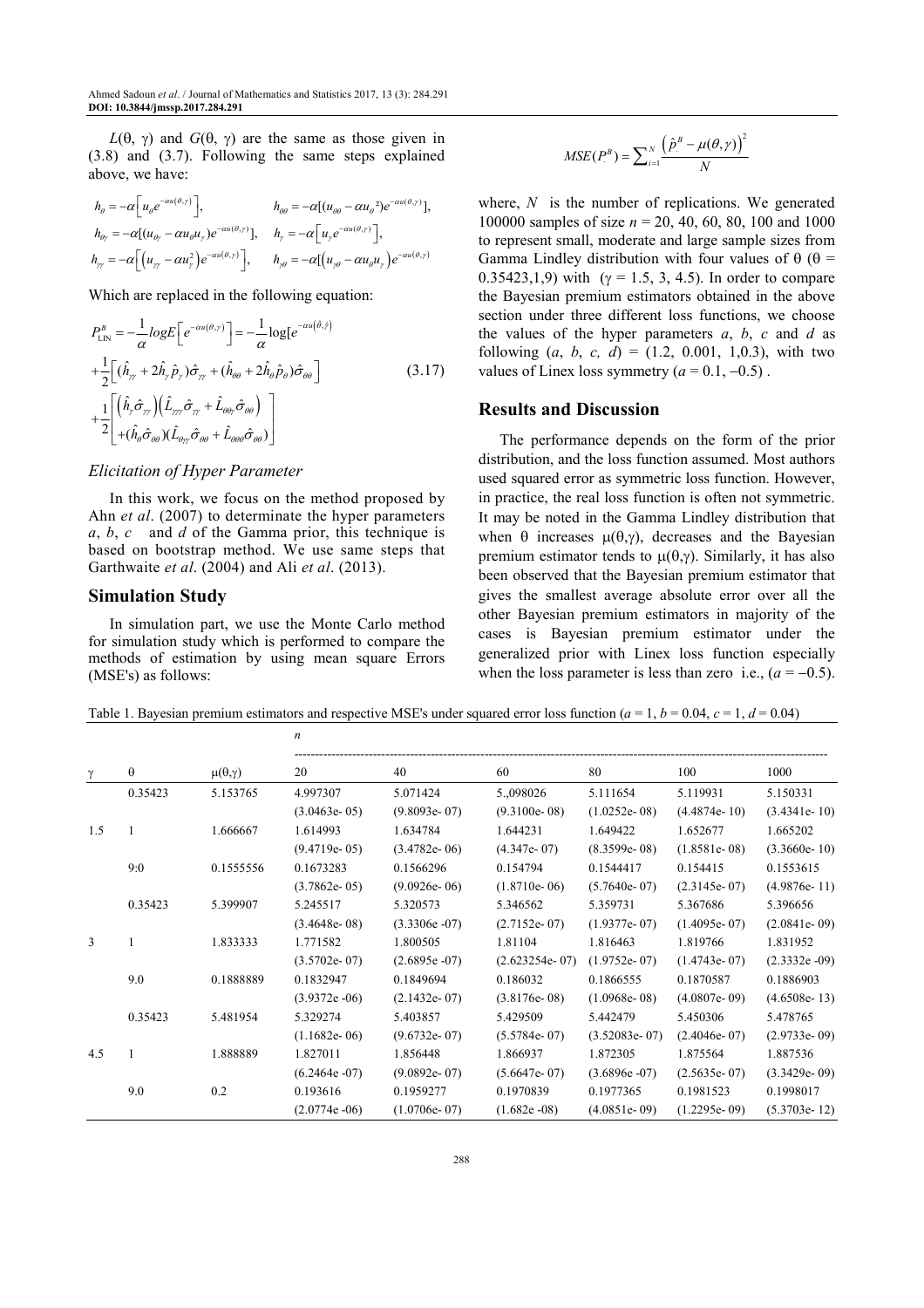*n* 

| $\gamma$ | $\theta$ | $\mu(\theta,\gamma)$ | 20                          | 40                          | 60                          | 80                         | 100                         | 1000                        |
|----------|----------|----------------------|-----------------------------|-----------------------------|-----------------------------|----------------------------|-----------------------------|-----------------------------|
|          | 0.35423  | 5.153765             | 4.96047                     | 5.052458                    | 5.085255                    | 5.102028                   | 5.112207                    | 5.14955                     |
| 1.5      |          |                      | (0.0373628)                 | (0.0102630)                 | (0.00469350)                | (0.00267671)               | (0.00172703)                | $(1.7764e-05)$              |
|          |          | 1.666667             | 1.61492                     | 1.634389                    | 1.643829                    | 1.649062                   | 1.65236                     | 1.665159                    |
|          |          |                      | (0.00267783)                | (0.0010418)                 | (0.000521554)               | (0.000309914)              | (0.000204693)               | $(2.2741e-06)$              |
|          | 9.0      | 0.1555556            | 0.1672811                   | 0.1566093                   | 0.1547803                   | 0.1544313                  | 0.154334                    | 0.1553606                   |
|          |          |                      | (0.00013749)                | $(1.1104e-06)$              | $(6.0098e-07)$              | $(1.2640e-06)$             | $(1.4922e-06)$              | $(3.8000e-08)$              |
|          | 0.35423  | 5.399907             | 5.207548                    | 5.301051                    | 5.333425                    | 5.349831                   | 5.348782                    | 5.394745                    |
|          |          |                      | (0.0370017)                 | (0.00977239)                | (0.00441983)                | (0.00250760)               | (0.00261379)                | $(2.6644e-05)$              |
| 3        |          | 1.833333             | 1.766747                    | 1.798005                    | 1.809354                    | 1.815191                   | 1.818745                    | 1.831848                    |
|          |          |                      | (0.00443374)                | (0.00124808)                | (0.000575029)               | (0.000329127)              | (0.000212811)               | $(2.2056e-06)$              |
|          | 9.0      | 0.1888889            | 0.1832283                   | 0.1849343                   | 0.1860081                   | 0.1866374                  | 0.1870441                   | 0.1886888                   |
|          |          |                      | $(3.2042e-05)$              | $(1.5639e-05)$              | $(8.2986e-06)$              | $(5.0693e-06)$             | $(3.4030e-06)$              | $(4.1002e-08)$              |
|          | 0.35423  | 5.481954             | 5.290906                    | 5.384137                    | 5.416239                    | 5.43248                    | 5.442285                    | 5.477955                    |
|          |          |                      | (0.0364993)                 | (0.00956830)                | (0.00431850)                | (0.00244773)               | (0.00157368)                | $(1.5994e-05)$              |
| 4.5      |          | 1.888889             | 1.865187                    | 1.870985                    | 1.874504                    | 1.879245                   | 1.88404                     | 1.887429                    |
|          |          |                      | (0.000561776)               | (0.00032056)                | (0.000206913)               | $(9.3002e-05)$             | $(2.3511e-05)$              | $(2.1324e-06)$              |
|          | 9.0      | 0.2                  | 0.1935402<br>$(4.1729e-05)$ | 0.1958878<br>$(1.6909e-05)$ | 0.1970568<br>$(8.6622e-06)$ | 0.197716<br>$(5.2166e-06)$ | 0.1981358<br>$(3.4754e-06)$ | 0.1998001<br>$(3.9978e-08)$ |

Table 3. Bayesian premium estimators and respective MSE's under LINEX loss function (*a* = 2, *b* = 0.25, *c* = 2, *d* = 0.5, *a* = −0.5)

|          |          |                      | n                |                  |                |                |                |                 |
|----------|----------|----------------------|------------------|------------------|----------------|----------------|----------------|-----------------|
| $\gamma$ | $\theta$ | $\mu(\theta,\gamma)$ | 20               | 40               | 60             | 80             | 100            | 1000            |
|          | 0.35423  | 5.153765             | 5.171916         | 5.163393         | 5.160425       | 5.158868       | 5.157903       | 5.154202        |
|          |          |                      | (0.000329548)    | $(9.2716e-05)$   | $(4.4359e-05)$ | $(2.6042e-05)$ | $(1.7130e-05)$ | $(1.9100e-07)$  |
| 1.5      |          | 1.666667             | 1.635624         | 1.64558          | 1.65154        | 1.654946       | 1.657117       | 1.665653        |
|          |          |                      | (0.000963748)    | (0.000444644)    | (0.000228809)  | (0.000137363)  | $(9.1198e-05)$ | $(1.0270e-06)$  |
|          | 9.0      | 0.1555556            | 0.1675587        | 0.1567301        | 0.1548624      | 0.1544938      | 0.1544571      | 0.1553659       |
|          |          |                      | (0.000144080)    | $(1.3795e-06)$   | $(4.8045e-07)$ | $(1.1273e-06)$ | $(1.2066e-06)$ | $(3.5972e-08)$  |
|          | 0.35423  | 5.399907             | 5.375009         | 5.389093         | 5.393134       | 5.395002       | 5.39607        | 5.399556        |
|          |          |                      | (0.000619920)    | (0.000116943)    | $(4.5865e-05)$ | $(2.4053e-05)$ | $(1.4720e-05)$ | $(1.2290e-07)$  |
| 3        |          | 1.833333             | 1.824958         | 1.828867         | 1.83034        | 1.83109        | 1.831541       | 1.833156        |
|          |          |                      | $(7.0140e-05)$   | $(1.9947e-05)$   | $(8.9579e-06)$ | $(5.0335e-06)$ | $(3.2128e-06)$ | $(3.1410e-08)$  |
|          | 9:0      | 0.1888889            | 0.1886775        | 0.1878023        | 0.1879242      | 0.1880724      | 0.1881903      | 0.1886978       |
|          |          |                      | $(4.4712e-08)$   | $(1.1807e-06)$   | $(9.3055e-07)$ | $(6.6671e-07)$ | $(4.8805e-07)$ | $(3.65251e-09)$ |
|          | 0.35423  | 5.481954             | 5.512915         | 5.500253         | 5.494853       | 5.491902       | 5.490047       | 5.482814        |
|          |          |                      | (0.000958594)    | (0.000334847)    | (0.000166383)  | $(9.8955e-05)$ | $(6.5484e-05)$ | $(7.384e-07)$   |
| 4.5      |          | 1.888889             | 1.852012         | 1.869397         | 1.875674       | 1.878897       | 1.880857       | 1.888072        |
|          |          |                      | (0.00135993)     | (0.000379915)    | (0.00017463)   | $(9.9843e-05)$ | $(6.4515e-05)$ | $(6.6713e-07)$  |
|          | 9.0      | 0.2                  | 0.193994         | 0.196127         | 0.197219       | 0.197839       | 0.198234       | 0.199810        |
|          |          |                      | $(3.6067e - 05)$ | $(1.4998e - 05)$ | $(7.7314e-06)$ | $(4.6692e-06)$ | $(3.1156e-06)$ | $(3.6028e-08)$  |

It is always followed by efficiency by the squared error loss as shown in Table 1 and 2. According to Table 3, it can be shown that the Bayesian premium estimator under entropy loss function is also more efficient than the Bayes estimator under squared error and Linex loss only in the case of the high values of  $\theta$ . As the sample size increases, it is observed that all the estimators average MSEs almost tends to  $\mu(\theta, \gamma)$ . Furthermore, we conclude that the performance is approximately equal with smaller posterior risk. Also, results of the Gamma Lindley prior are more precise usually under Linex  $(a = -0.5)$ . From the

**Conclusion**  This paper treat the problem of Bayesian premium

recommended for their use.

estimators for the Gamma Lindley distribution, under asymmetric and symmetric loss functions, the risk parameter for a policyholder is never known in reality, we constructed Bayesian premium estimators following Bayesian inference techniques. By imposing a prior

above-mentioned discussion, we may conclude that the Bayes procedure discussed in this paper can be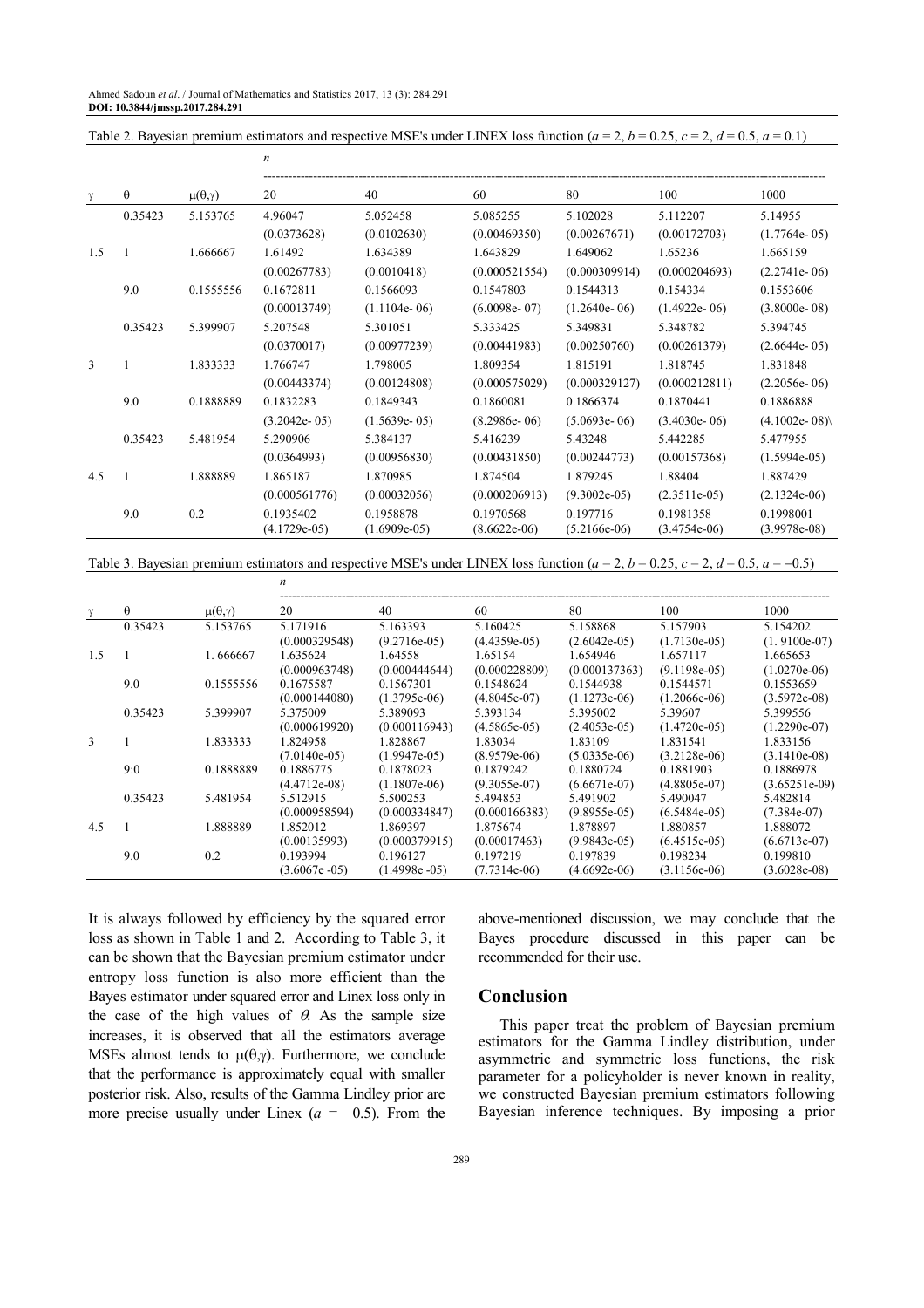distribution on, we are able to describe the risk structure for the entire rating class. In practice, the choice of this prior distribution is subjective to personal judgments or induced from historical data of the corresponding groups. Using numerical simulation, it seems that the Bayesian premiums are consistent and verifies the condition of convergence to the individual premium. From the results, we observe that in most cases, Bayesian premium estimators for the Gamma Lindley distribution is more effective because it converges faster to the individual premium usually under Linex  $(a = -0.5)$  which have been mentioned in the tables above. For future studies, we can consider the distributions of inverse Lindley, inverse Gamma-Lindley as conditional distributions instead of Zeghdoudi distribution, under entropy, Linex and squared error loss functions respectively. In addition, this work can be extended using censored data.

# **Acknowledgment**

The authors acknowledge Editor-in-Chief, Dr.Carlo Bianca, of this journal for the constant encouragement to finalize the paper.

# **Author's Contributions**

**Ahmed Sadoun:** Participated in simulation part and writing the paper.

**Halim Zeghdoudi:** Designed the research plan, organized the study and writing the paper.

**Fatma Zohra Attoui:** Participated in simulation part. **Mohamed Riad Remita:** Participated in writing the

# paper.

#### **Ethics**

This paper is original and contains unpublished material. The corresponding author confirms that all of the other authors have read and approved the manuscript and no ethical issues involved.

# **References**

- Ahn, S.E., C.S. Park and H.M. Kim, 2007. Hazard rate estimation of a mixture model with censored lifetimes, Stoch. Environ. Res. Assess., 21: 711-716. DOI: 10.1007/s00477-006-0082-1
- Ali, S., M. Aslam, S. Mohsin and A. Kazmi, 2013. A study of the effect of the loss function on Bayes Estimate, posterior risk and hazard function for Lindley distribution. Applied Math. Modelling, 37: 6068-6078. DOI: 10.1016/j.apm.2012.12.008
- Bailey, A.L., 1950. Credibility procedures, Laplace's generalization of Bayes' rule and the combination of collateral knowledge with observed data. Proce. Casualty Actuarial Society, 37: 7-23, 1950.
- Basu, A.P. and N. Ebrahimi, 1991. Bayesian approach to life testing and reliability estimation using asymmetric loss function, J. Statist. Plann. Infer., 29: 21-31. DOI: 10.1016/0378-3758(92)90118-C
- Bühlmann, H. and E. Straub, 1996. Glaubgwürdigkeit für Schadensutze. Bulletin Swiss Association Actuaries, 70: 111-133.
- Calabria, R. and G. Pulcini, 1969. Point estimation under asymmetric loss functions for left truncated exponential samples. Comm. Statist. Theory Methods, 25: 585-600. DOI: 10.1080/03610929608831715

Dey, D., M. Ghosh and W.E. Strawderman, 1999. On estimation with balanced loss functions. Statistics Probability Lett., 45: 97-101.

DOI: /10.1016/S0167-7152(99)00047-4

- Dey, D.K. and P.L. Liu, 1992. On comparison of estimators in a generalized life model. Microelectron Reliab., 32: 207-221. DOI: 10.1016/0026-2714(92)90099-7
- Garthwaite, H.P., B.J. Kadane and A. O'Hagan, 2004. Elicitation. University of Sheffield.
- Ghitany, M.E. and D.K. Al-Mutairi, 2009. Estimation methods for the discrete Poisson-Lindley distribution. J. Statistical Computation Simulation, 79: 1-9. DOI: 10.1080/00949650701550259
- Ghitany, M.E., B. Atieh and S. Nadarajah, 2008. Lindley distribution and its application. Math. Comput. Simulation, 78: 493-506. DOI: 10.1016/j.matcom.2007.06.007
- Howlader, H.A. and A. Hossain, 2002. Bayesian survival estimation of Pareto distribution of the second kind based on failure censored data. Computational Statistics Data Anal., 38: 301-314. DOI: 10.1016/S0167-9473(01)00039-1
- Ibrahim, N.A., C.B. Guure and A.O.M. Ahmed, 2012. Bayesian estimation of two-parameter weibull distribution using extension of Jeffreys' prior information with three loss functions. Mathematical Problems Eng., 2012: 1-13. DOI: 10.1155/2012/589640
- Jaheen, Z.F., 2005. On record statistics from a mixture of two exponential distributions. J. Statist. Comput. Simul., 75, 1-11.

DOI: 10.1080/00949650410001646924

- Krishna, H. and K. Kumar, 2011. Reliability estimation in Lindley distribution with progressively type II right censored sample. Math. Comput. Simul., 82: 281-294. DOI: 10.1016/j.matcom.2011.07.005
- Legendre, A., 1805. Nouvelles méthodes pour la determination des orbites des comètes, Courcier, City Paris.